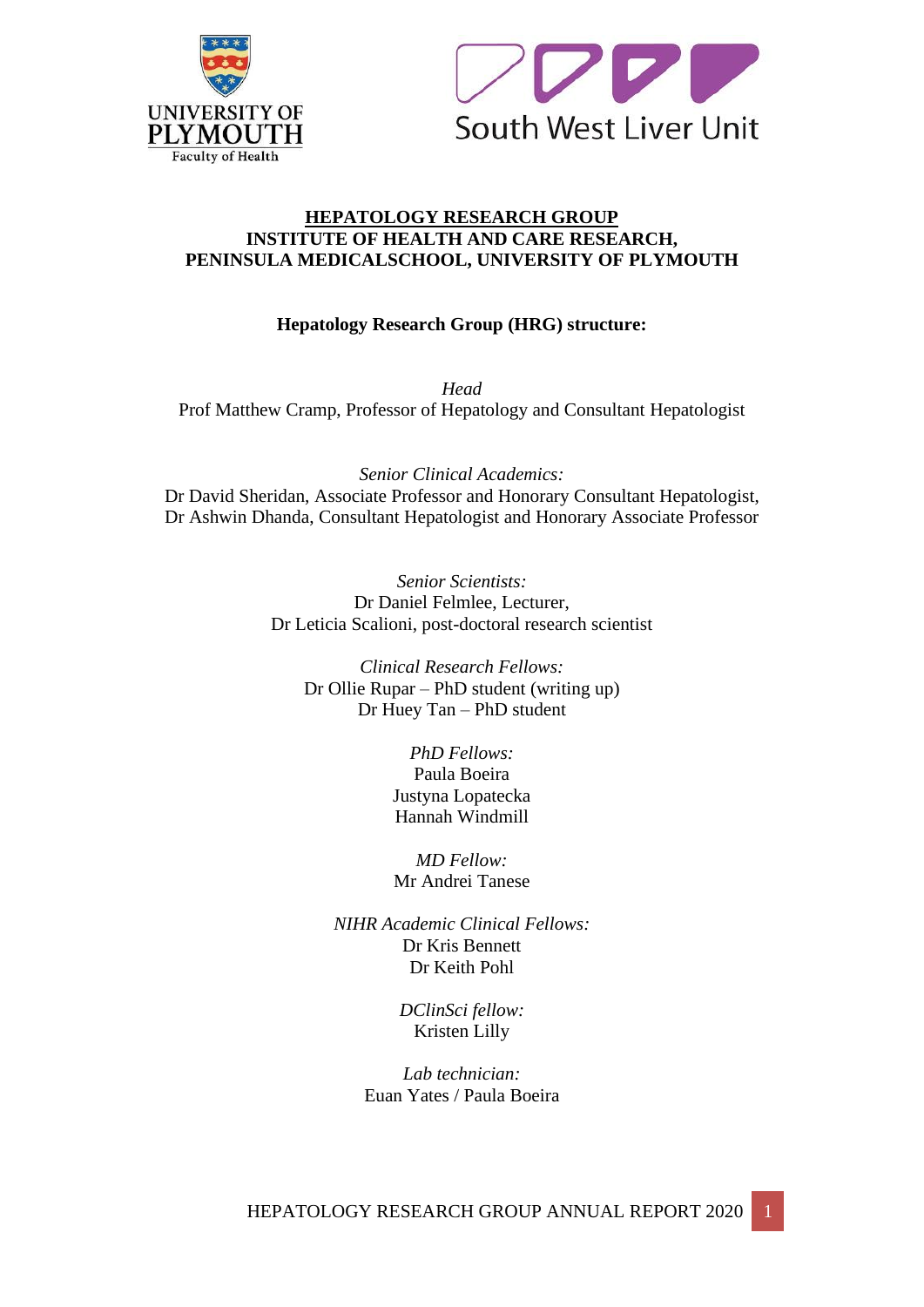



# **Hepatology Research Group Annual Report 2020**

## **Overview:**

2020 was a very different and frequently difficult year for the Hepatology Research Group (HRG) due to the COVID-19 pandemic changing so many things. Despite the Derriford Research Facility laboratories temporarily closing, the absence of face to face team meetings, seminars and educational events and the move of all conferences to on-line meetings the group showed their resilience by rapidly adapting their skills to support work on understanding COVID immunology and contributing to clinical trials whilst still made progress on all areas of core work.

The clinical academics from the HRG were all involved in delivering care to inpatients with COVID and led recruitment to a number of interventional and cohort studies including RECOVERY, ISARIC, and the remdesevir clinical trials.

As a group we made an early decision to devote energy and expertise to contribute to the global push for a better understanding of the immunology that drives the variable outcomes from infection with SARS-CoV-2. Team members and lab equipment were moved across to a hospital facility suitable for this work.

After the first wave of infection settled the DRF re-opened and the work in the hospital facility had to stop as it was required to deliver the urgent public health studies including COVID vaccine studies and SIREN. The core activity in hepatology re-started and has continued through this second wave.

The group had 13 publications in 2020, many in high impact journals, as well as presentations at national and international meetings. The group remains focused on 4 main areas of hepatology research interest (1. hepatitis C virus infection and protection from infection, 2. non-alcoholic fatty liver disease and metabolic liver diseases, 3. alcohol related liver disease and 4. liver cancer development and its prevention) and a summary of the work undertaken and progress made in 2020 in each of these areas, plus the COVID related research, is included in this report.

At a national level a highlight of 2020 was expected to have been a joint British / American liver meeting (BASL and AASLD) being held in Plymouth to coincide with the Mayflower 400 celebrations - organised by Matthew Cramp when President of BASL. Sadly despite a lot of preparatory work this was not able to go ahead. The BASL special interest groups (SIGs) established in 2018 made further progress in facilitating collaborative work, research, grant applications and clinical developments at a national level in a wide range of liver conditions. Ashwin Dhanda was elected as Chair of the Alcohol SIG in late 2019 and is leading this group at a key time for national research initiatives.

The clinical trials program of the HRG and the wider clinical team of the South West Liver Unit continued but faced many challenges during the COVID pandemic. These included the difficulty of seeing patients face to face for monitoring visits during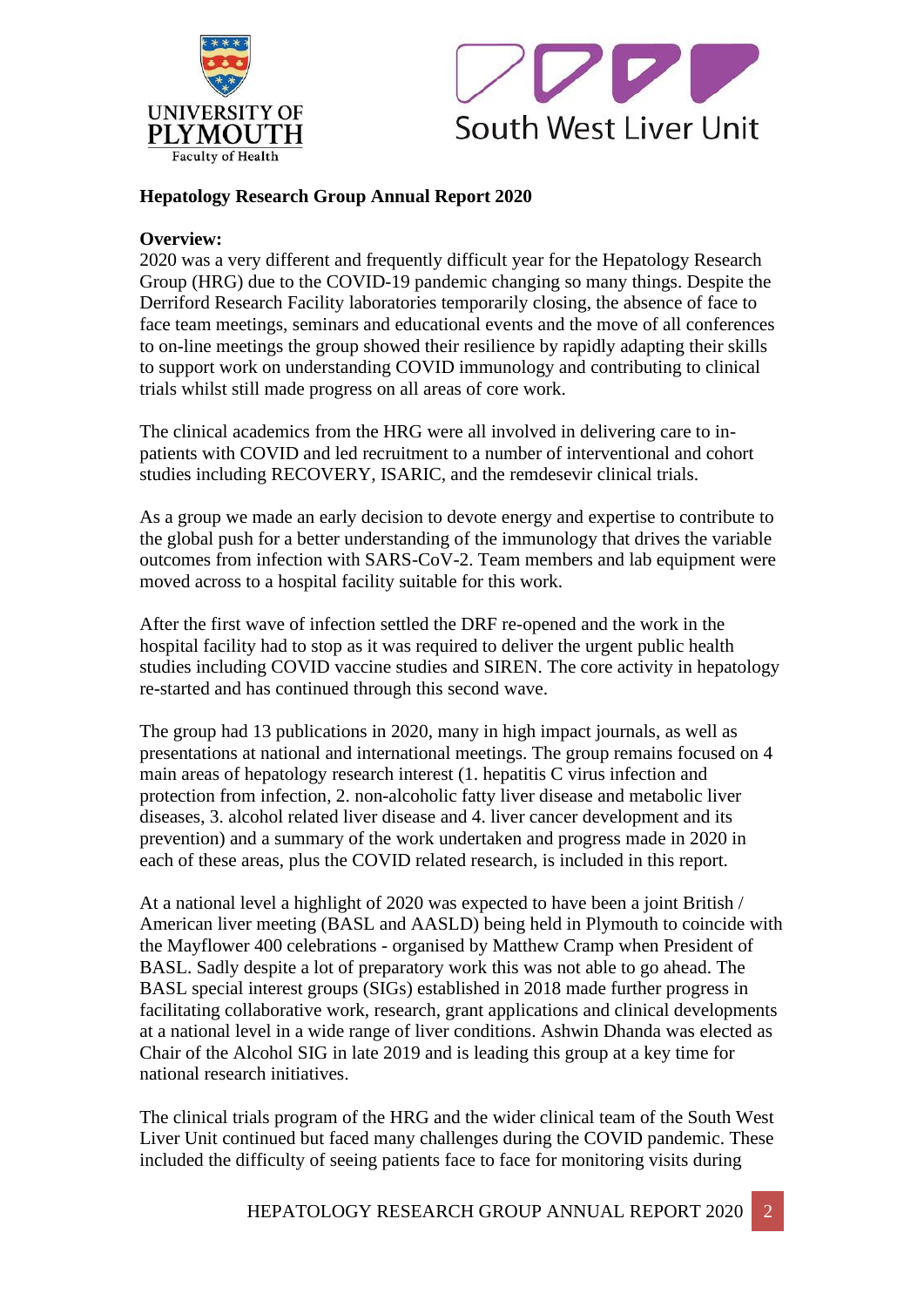



lockdown and the research nurse team being diverted to delivering urgent public health studies. Despite this we have continued to recruit to in-patient studies on alcoholic hepatitis, follow up those already recruited and have set up one new interventional study in hepatitis B virus infection with a second study starting in January 2021.

The generosity of the Mary Kinross Trustees who provided funding to cover 18 months of salary allowed us to appoint Dr Leticia Scalioni as a post-doctoral scientist working on the HCV resistance program of work. Letitia joined us early in the year, just as COVID-19 was becoming a problem, but despite that difficult timing has settled in well.

Dr Keith Pohl was appointed as an NIHR funded Academic Clinical Fellow joining the HRG in Sept 2020 and will be working on his academic development and a PhD proposal over the next 3 years.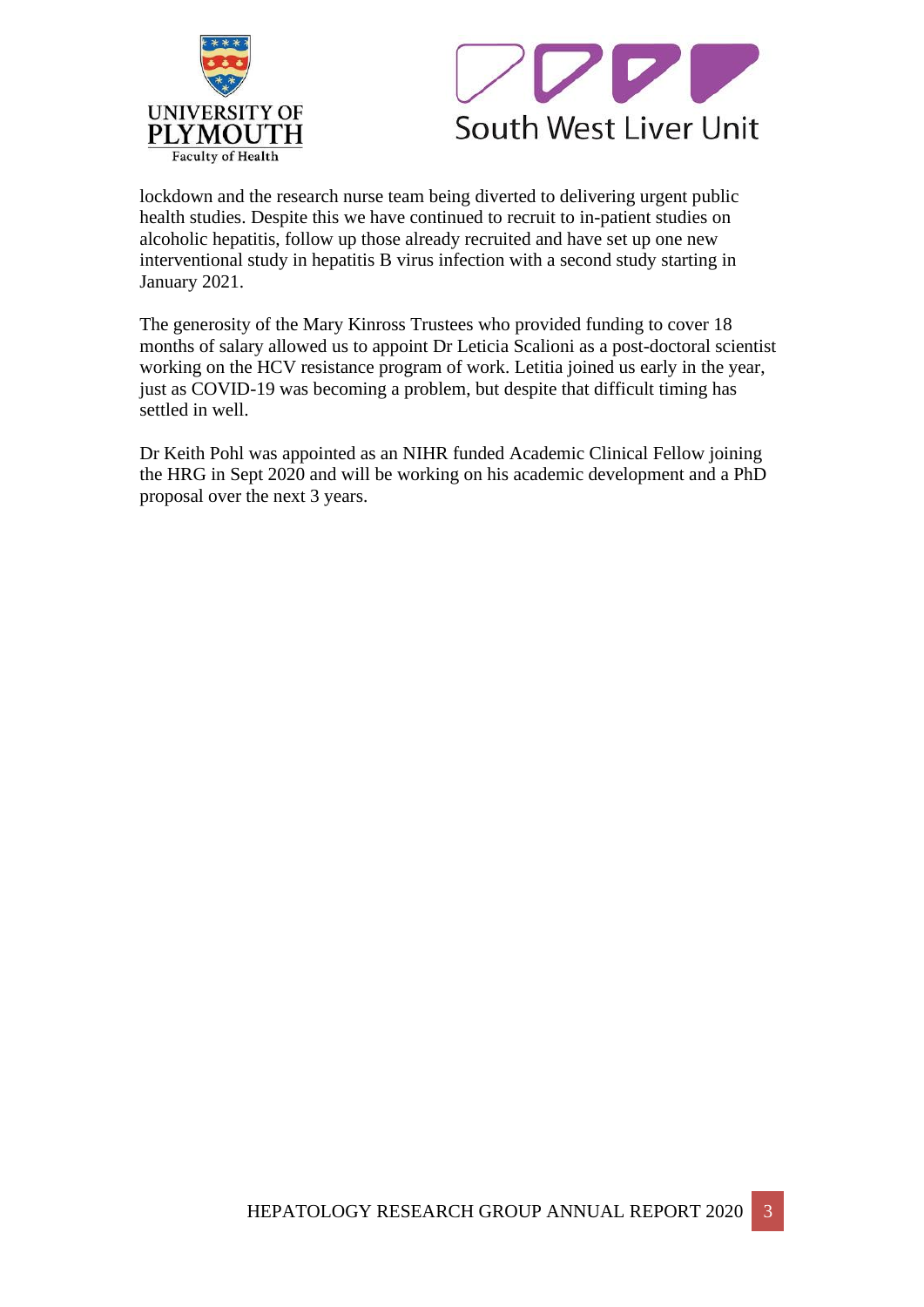



### **Immune dysfunction in COVID-19: investigation of mechanisms and identification of immune biomarkers of clinical outcome** - **Immune Biomarkers of Outcome from COVID-19 (IBOC) Leads: Ashwin Dhanda and Matthew Cramp**

The virus, SARS-CoV2, leads to coronavirus disease 2019 (COVID-19) and has resulted in a global pandemic with millions of deaths. The outcome and severity of illness from COVID-19 is very variable, but severe disease is more common in older people and those with underlying health conditions.

In May 2020, we opened an observational clinical trial at UHP to test biomarkers of outcome of patients hospitalised with COVID-19, which was featured on BBC Spotlight. Recruitment was supported by the Clinical Research Nursing team from the Research, Development and Innovation Department at UHP as well as our clinical research fellows and lab work was performed by all members of our group in a great example of collaboration between UHP and University of Plymouth.

In this study we have investigated markers of immune function when a person first attends hospital with confirmed COVID-19 to try and identify those who will go on to have a more severe infection. Biomarkers able to identify those most at risk have potential to help treat patients more effectively, for example, by starting drug treatments early or moving high risk patients to an intensive care setting at an early stage.

IBOC had 3 objectives:

1. To define immune phenotype in peripheral blood of patients with COVID-19 and correlate with clinical course and outcome

2. To measure global immune function in patients with COVID-19 and correlate with clinical course and outcome

3. To measure markers of immune senescence and correlate with clinical course and outcome

As part of this study we have tested a novel assay looking at interferon gamma release in response to the SARS-CoV-2 spike protein (a virus specific T cell response) that has the potential to be used as a widely available marker of cellular immunity to infection and are currently studying immune senescence markers to better understand the role of age in disease severity.

Our numbers studied to date have been small due to logistical and regulatory challenges in undertaking this work. For this reason the IBOC study outputs are limited thus far, but the long awaited and much delayed opening of the containment level 3 laboratory at the DRF will address much of this.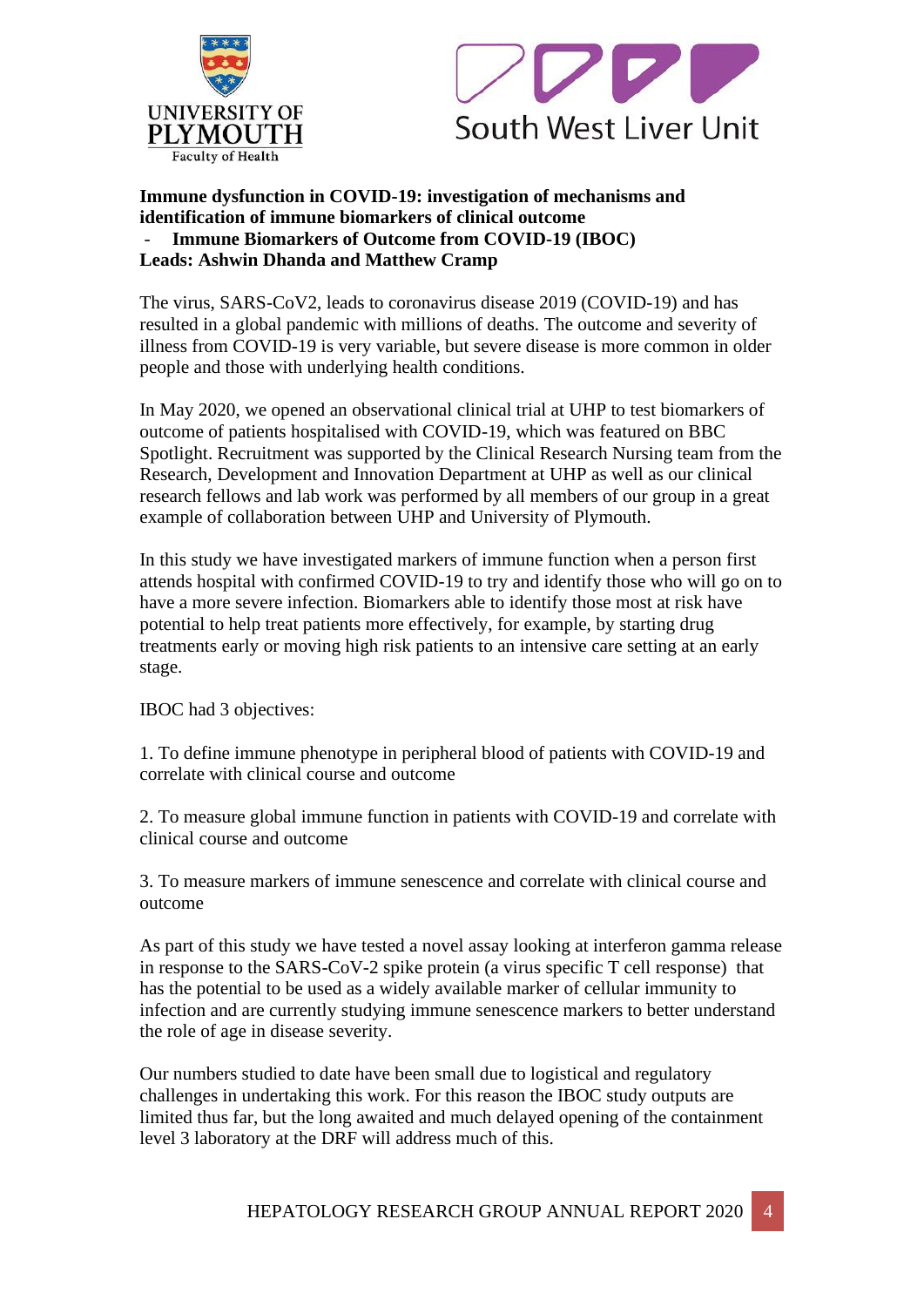



# **Hepatitis C Virus infection and Protection from Infection Leads: Dan Felmlee, Matthew Cramp.**

The importance of new strategies to fight viral infections has rarely ever been so brought to awareness as the past year. We have continued in our aims to utilise genetic data from individuals who are highly resistant to hepatitis C virus (HCV) infection, as identified from the UK Hepatitis C Lookback Programme. Using next generation sequencing, we found 6 genes expressed in the liver that had rare genetic signatures in the small number of people who appear resistant to HCV. The next step to scientifically test that these genes contribute to viral resistance, is to functionally validate these genes as playing a critical role in infection. We are enthusiastic that identification and validation of these genes may reveal pan-viral targets. Our gene targets revealed two biological pathways that have cross-over to other screens for viral infections, including SARS-CoV2. These type of studies are important in preparation for future coronavirus "spill-over" events.

Leticia Scalioni a post-doctoral researcher with background in hepatitis C virus and host genetics joined the lab early in 2020 to contribute to this project. We have progressed in using cutting edge CRISPR/Cas9 gene-editing technology to develop an HCV-permissive cell line with each of these genes knocked out for expression. Access to the research labs has been limited in the past year to keep safe distancing, but we have managed to develop these lines and are currently testing them for HCV entry experiments. Leticia has applied for a competitive Branco-Weiss fellowship and we are excited for this work to come to fruition.

A key component for this study is the implementation of a containment level 3 laboratory (CL3 lab); a sophisticated negative pressure room, where all potential pathogens exit only through multiple HEPA filters. Implementing such safety equipment is often rife with complications and setbacks, and unfortunately we have not proven to be an exception to this trend. After many delays we have recently been able to utilise this lab for COVID-19 studies and engineers are scheduled to complete the work to allow us to commission the CL3 lab in April, 2021.

We enthusiastically look forward to completing early milestones of these studies, and work toward developing potential therapies, derived from clinical data, that could impact protection from viral infection in the future.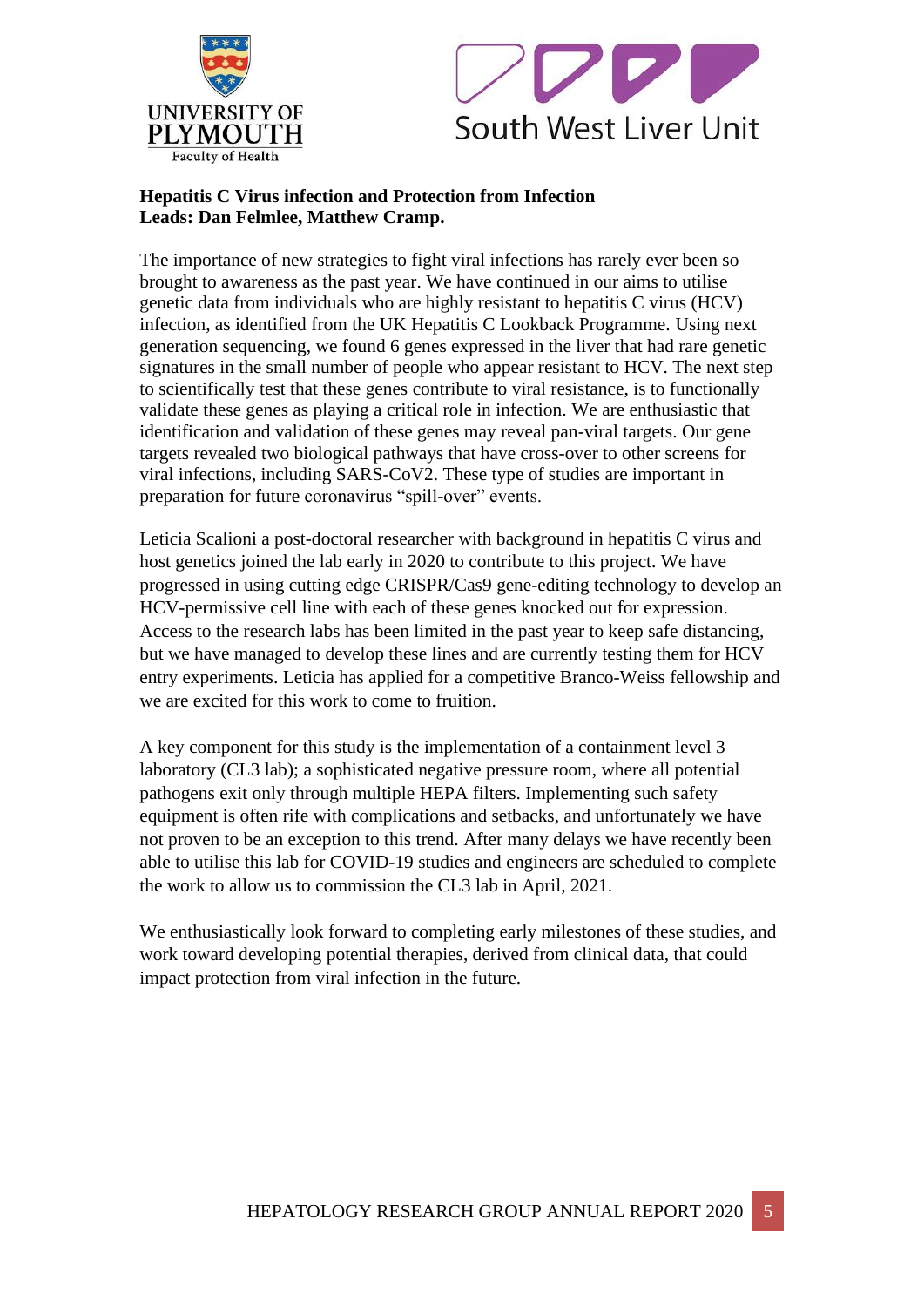



## **Non-alcoholic fatty liver disease and metabolic liver diseases Lead: David Sheridan, Dan Felmlee**

COVID has posed many challenges to the metabolic programme of research in 2020. Dr Sheridan took on the role of Clinical Service Director for the South West Liver Unit just prior to the pandemic. NASH trials were suspended, but several participants previously randomised to investigational medical products continued to be monitored for safety throughout the pandemic. Several new phase 3 studies for NASH and PBC are in set up to start in 2021.

PhD student Paul Boeira's project was interrupted by the DRF closure for COVID, but her results are providing novel insights into the intricate role that metabolites derived from the gut microbiome may play in the development of hepatic steatosis by mediating changes in mitochondrial bioenergetics. Investigation of mitochondrial dysfunction in the context of metabolic liver disease and frailty in cirrhosis remains an ongoing theme for grants and collaboration between Dr Charlie Affourtit in the Mitochondrial biology group. Building on collaboration and critical mass in metabolic health as a research theme in PIHR is a priority for 2021.

The Inflammatory Liver Disease Biobank has been granted refreshed ethical approval for the next

5 years, aiming to be a resource of clinical material to support ongoing and future translational studies for the HRG and external collaborators, and is registered with the UK CRC tissue directory. Biobanking Directory - Collection Search Results in Inflammatory Liver Diseases Biobank (biobankinguk.org)

Dr Sheridan supported the virtual BASL annual meeting in 2020, co-chairing the free papers section. Clinical education has continued with the Healthcare Environments Special Study Unit 'Introduction to Hepatology' delivered virtually to year 2 BMBS students, hoping to inspire the next generation of budding liver doctors and researchers.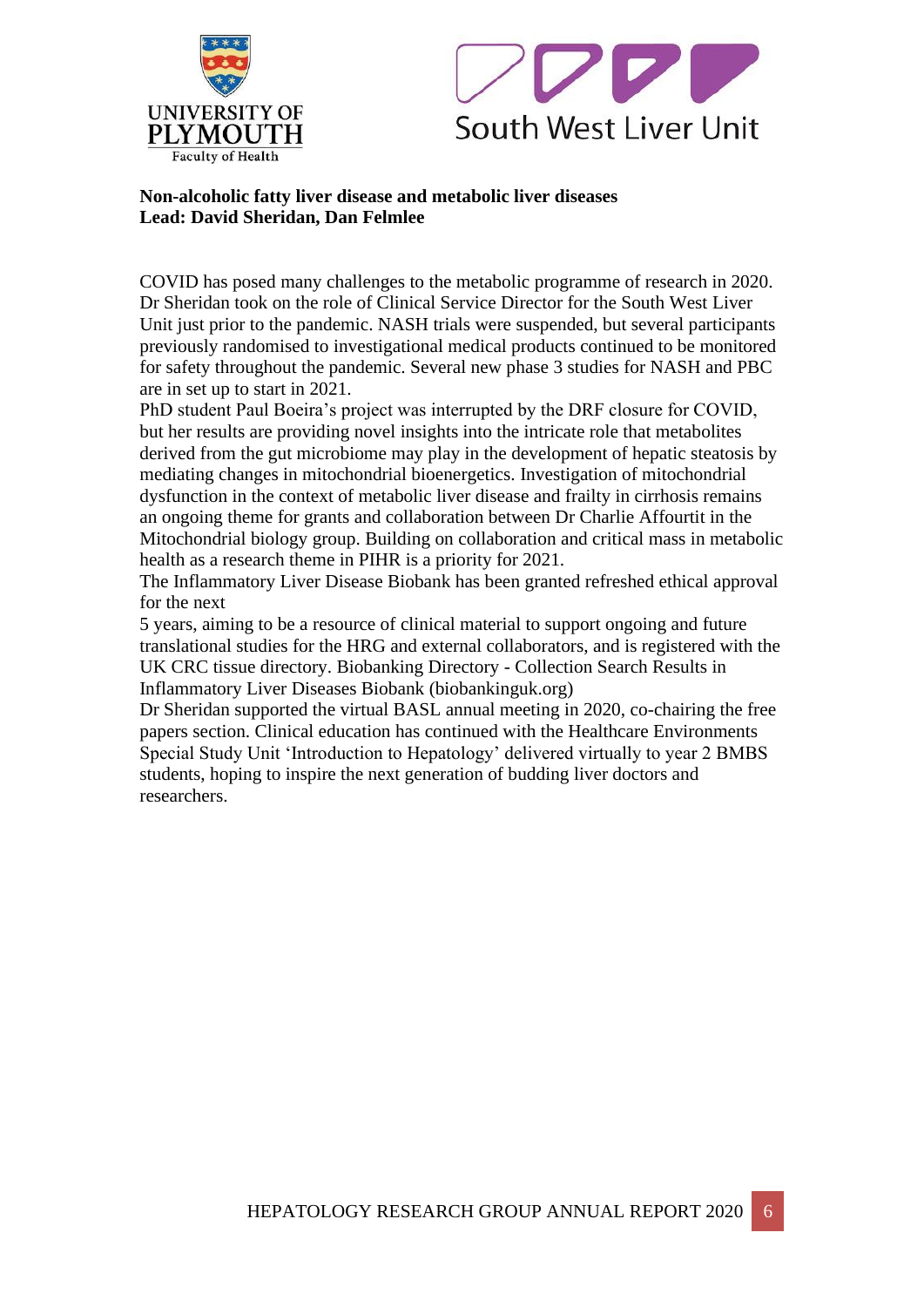



**Alcohol related liver disease Lead: Ashwin Dhanda**

Unsurprisingly, 2020 has been a challenging year. However, Ashwin has achieved a number of notable successes. In January, he secured funding from the Jon Moulton Charity Trust for a pilot trial of a novel psychological therapy to reduce alcoholrelated harm in patients with alcohol dependence and liver disease (https://www.plymouth.ac.uk/news/study-to-explore-whether-new-therapy-can-helpaddress-problem-drinking). Functional Imagery Training (FIT) is a technique which uses visualisation to enhance motivation for behaviour change. As Chief Investigator, Ashwin is working closely with FIT co-inventor, Prof Jackie Andrade from the University of Plymouth and is leading a multicentre randomised trial with the support of the Peninsula Clinical Trials Unit. It is due to start recruitment in April 2021 with results available by the end of 2022. If successful, it will pave the way for a larger definitive trial to test the clinical and cost-effectiveness of FIT in this patient group.

Ashwin continues to lead clinical trials in alcohol-related liver disease in Plymouth. As member of the Medical Research Council Precision Medicine Consortium on Minimising Mortality from Alcohol Hepatitis (MIMAH; http://mimah.org), he has led recruitment to two clinical trials this year. Firstly, he was the third highest recruiter nationally to the ISAIAH clinical trial which has now been completed. Secondly, he was the first site to recruit a patient to the MICAH cohort study of patients with alcoholic hepatitis with UHP currently the top recruiter, a real accolade for the hepatology clinical research team in the face of the pandemic. He is leading a workstream investigating mechanisms of resistance to steroid treatment in patients with alcoholic hepatitis. As part of this Dr Huey (Queenie) Tan is evaluating the role of oxidative stress in steroid resistance and Paula Boeira is supporting the validation of the BLISS assay, a novel bioassay to measure steroid responsiveness.

In his role as Lead for the BASL Alcohol-related Liver Disease Special Interest Group, Ashwin noted concerns from the liver community on the effect of COVID-19 lockdown on patients with liver disease with anecdotes of higher number and acuity of admissions of patients with alcohol-related liver disease. He established a working group and has led a national service evaluation to collect detailed data on this patient group in August 2020 compared to 2019. He has linked with colleagues from Public Health England to combine this with an analysis of the national data. Findings are due to be published in early 2021.

In October, Ashwin welcomed Hannah Windmill to the group as a PhD student investigating functional and structural changes in the brain in patients with minimal hepatic encephalopathy. Ashwin is Hannah's second supervisor and is working closely with Prof Stephen Hall in the Brain Imaging Centre (BRIC) and Dr Alastair Smith in the School of Psychology to test novel MRI techniques in patients before and after liver transplantation.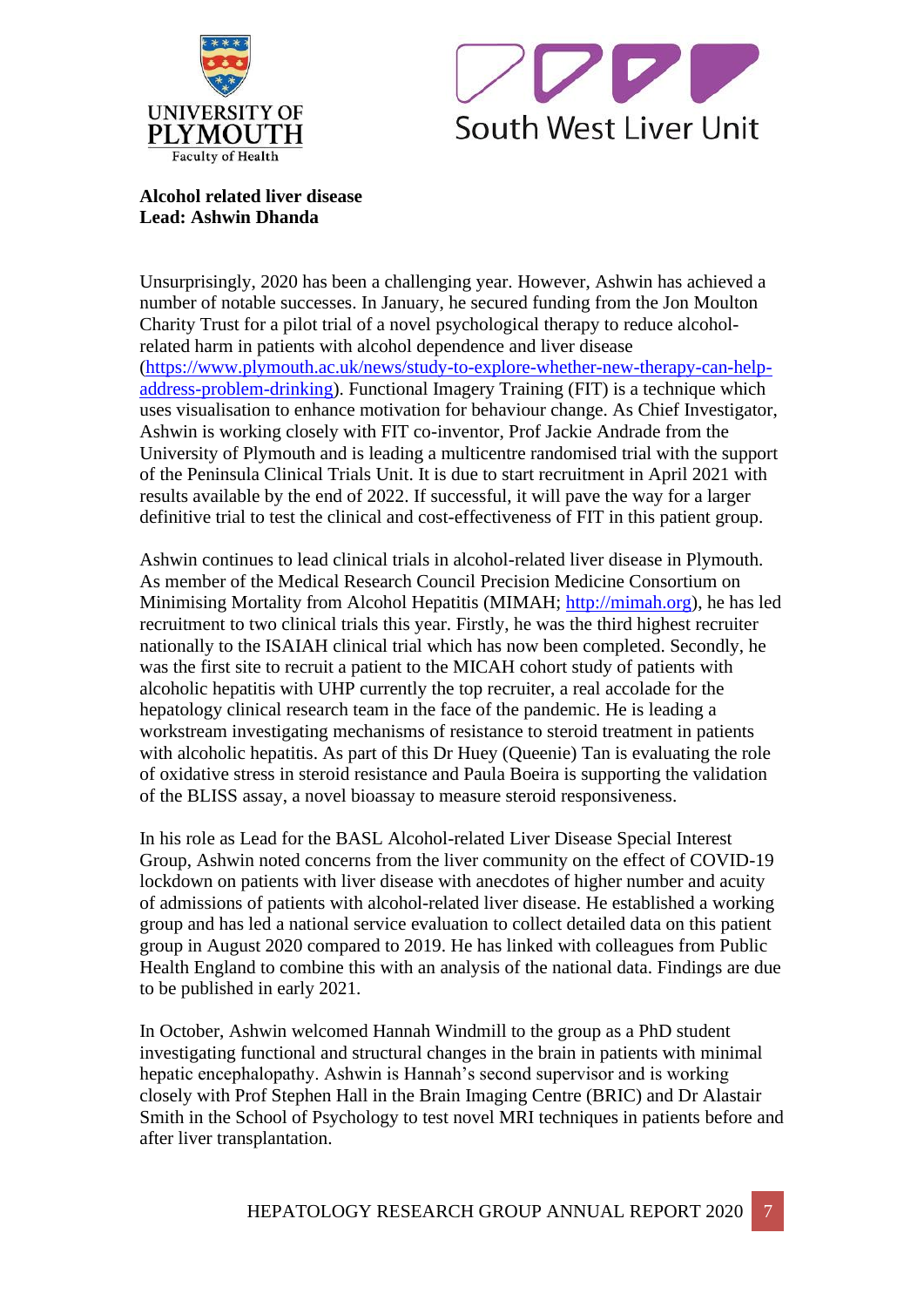



## **Liver cancer development and its prevention Lead: Matthew Cramp**

Dr Ollie Rupar's 3 years of funded research ended in March 2020 and having completed work on universal tumour associated antigens (U-TAA) and their possible role in primary liver tumours he moved back into clinical training as a pathologist. He is currently writing up his PhD thesis reporting on Survivin and Telomerase using a combination of histological and genetic methods. His work on telomerase and survivin sequencing (from both tumour and non-tumour tissue) in formalin fixed, paraffin embedded, archived tissue samples is complete and has highlighted clear differences both between tumour and non-tumour tissues and between primary liver tumour types. His immunohistochemistry work was completed in early 2020 and findings presented at the annual BASL meeting. There is a plan to complete further work looking for serum biomarkers of liver tumour development in the exosomal fraction of sera stored in the biobank. Ollie will submit his PhD thesis in 2021.

# **Current and future plans**

A key goal for 2021 is to have the containment level 3 (CL3) laboratory at the Derriford Research Facility commissioned and active. Unfortunately, the COVID pandemic and resulting lockdown restrictions delayed this but we are now very close. The CL3 lab will facilitate both our viral hepatitis work and also the immunological work we have started on SARS-CoV-2. The CL3 lab requires a sophisticated negative pressure room, where all potential pathogens exit only through multiple HEPA filters. The initial lab build did not meet the requirements, but engineers are scheduled to complete building the one-way air systems and capability to airlock them for the capacity for emergency fumigation in early 2021. It is anticipated that the England Health Safety Executive will be able to commission the CL3 lab in April, 2021. This will represent important infrastructure for Plymouth and Southwest England that impacts viral studies in the region and we enthusiastically look forward to progress on the viral resistance work.

Collaborations, both within University of Plymouth and outside the university, remain a major part of the groups long term viability strategy. Work continues with our main external collaborators Imperial College London (MRC personalised medicine bid in alcoholic hepatitis), the MRC Centre for Virology in Glasgow (HCV exposed uninfected work) and with the Institute of Hepatology, Kings College London (lipidomics in HCV resistance) and we hope to strengthen these links further in 2021. For 2021 we plan to establish a University of Plymouth multi-morbidity group focused on obesity, its causes and consequences and treatment approaches. This will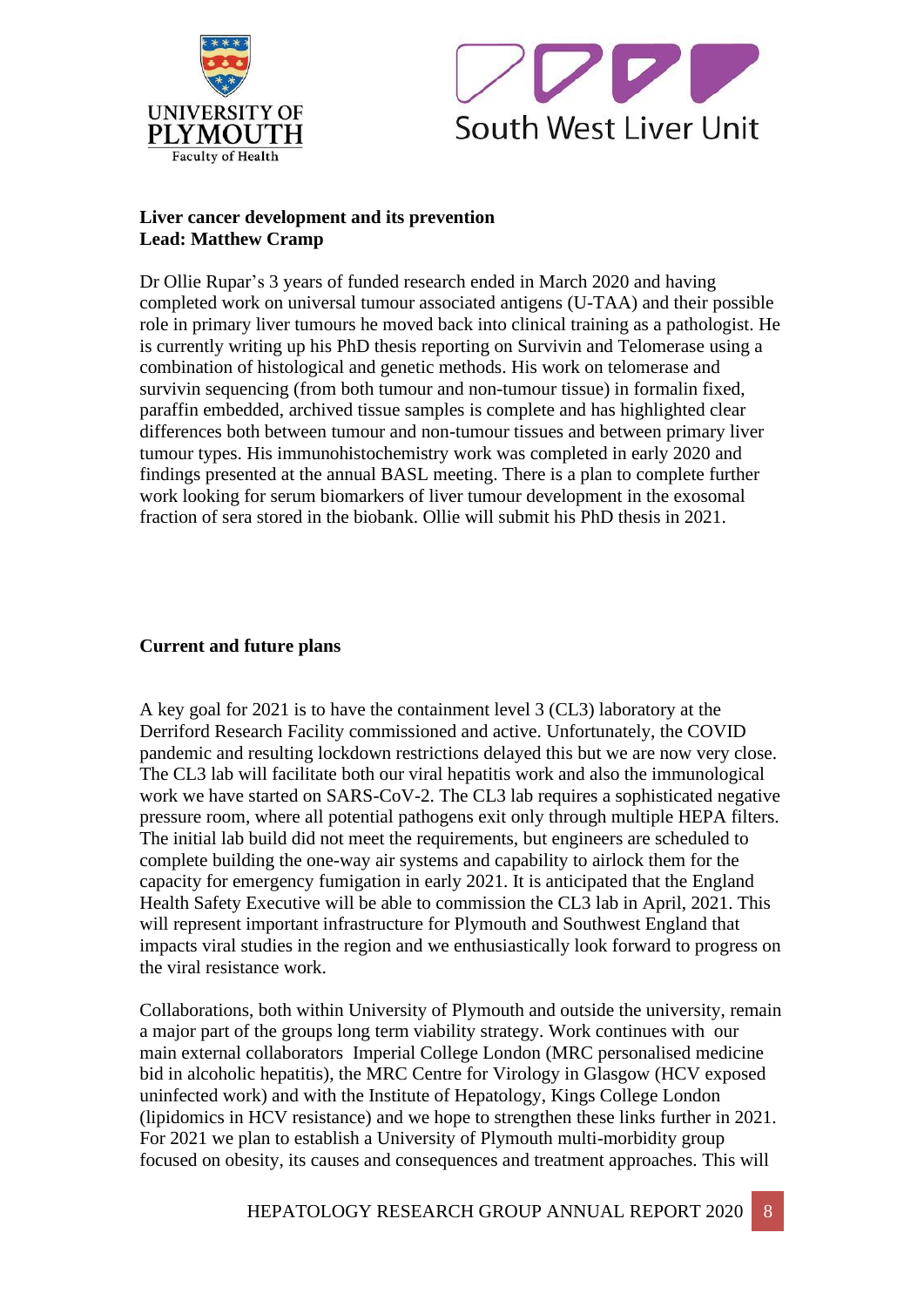



be a multi-disciplinary group aiming to foster and develop internal collaborations with a specific remit seeking NIHR grant support.

Our involvement in clinical trials continues. The HRG and SWLU are the largest recruiter to trials in liver disease in the southwest and have brought a range of new treatments to patients from across Devon Cornwall and Somerset. After a downturn in activity as a consequence of COVID, we expect to see an upturn in 2021. In-patient studies have continued throughout, but the out-patient NAFLD studies are now restarting with new studies investigating novel treatments for HBV infection, primary biliary cholangitis, primary sclerosing cholangitis all in set up for 2021.

Ensuring the financial sustainability of the group at a time of increasing pressure on university and academic funding remains a key priority. The next round of university funding (REF2021) is underway, with the HRG submitting a case of impact study for HCV infection and contributing to other areas that we hope will secure medium term support to the wider group.

The financial support provided by the Mary Kinross Trust has again been instrumental in keeping the HRG viable with their support funding our new post-doctoral post (Dr Scalioni) for much of 2021. Our challenge for 2021 will be to continue working towards greater financial stability from external grant support.

We remain indebted to all the patients and their families who have supported us by their involvement in clinical trials and the research work, to the wider clinical team at the SWLU and to all our collaborators both in the UK and abroad.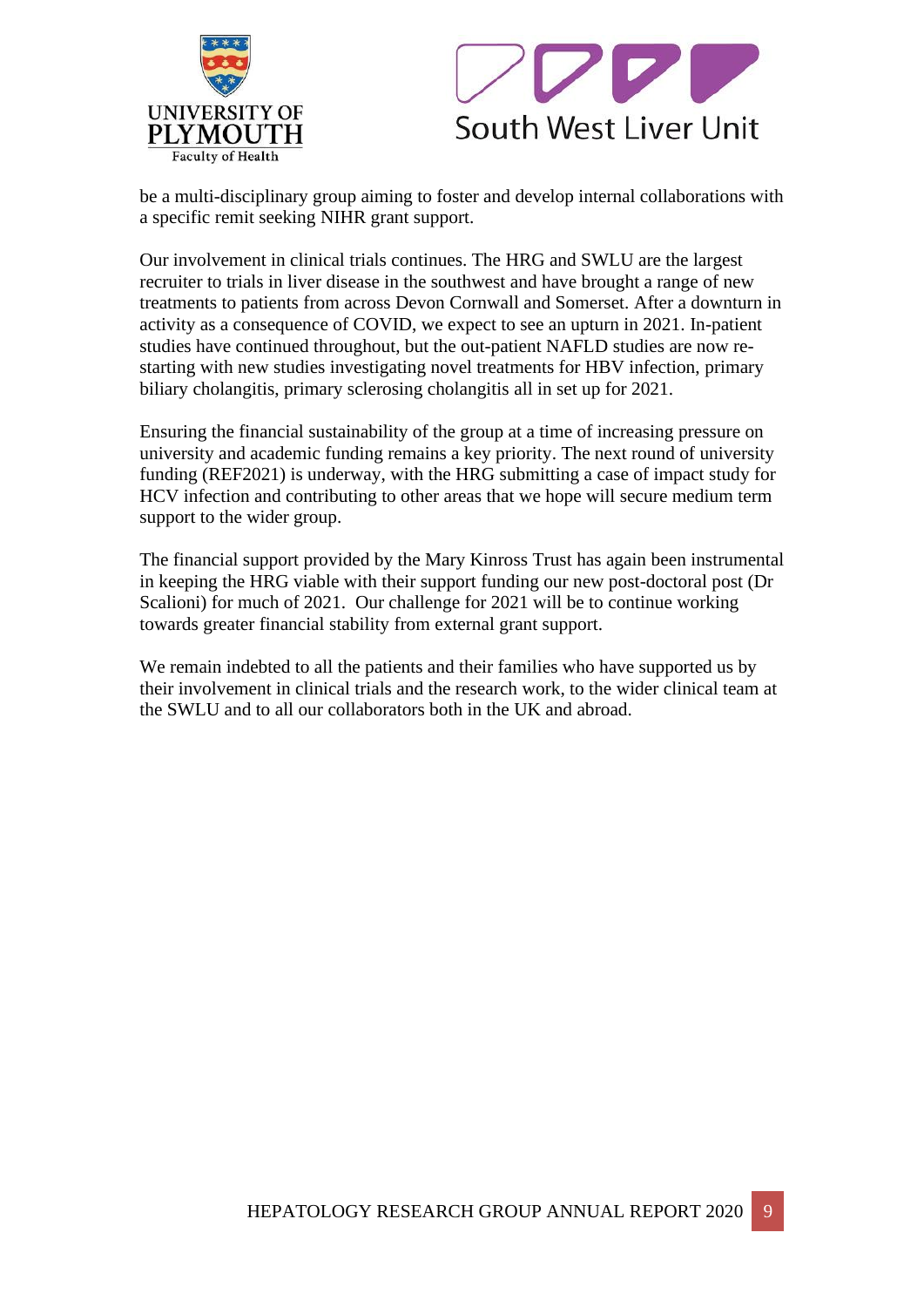



# **Research Outputs for 2020:**

# **Publications:**

Assessment of hepatic steatosis by controlled attenuation parameter using the M and XL probes: an individual patient data meta-analysis.

Petroff, D Valentin Newsome, P; Shalimar Voican, Thiele, M; de Lédinghen, V; Baumeler, S; Chan, W:; Perlemuter, G; Cardoso, AC; Aggarwal, S; Sasso, M; Eddowes, PJ; Allison, M; Tsochatzis, E; Anstee, QM; **Sheridan D**, Cobbold, JF; e Naveau, Lupsor-Platon, Mueller, S; Krag, A; Irles-Depe, M; Semela, D; Lai-Hung Wong, G; Vincent Wai-Sun Wong; Villela-Nogueira, C; Garg, H; Chazouillères, O; Wiegand; Karlas, T.

*Lancet Gastroenterology and Hepatology January 15, 2021 DOI:https://doi.org/10.1016/S2468-1253(20)30357-5*

Editorial: can quantitative fibrosis assessment be used to enhance prediction of outcomes in patients with alcohol-related liver disease?

Moodley P, **Dhanda AD**.

*Alimentary Pharmacology and Therapeutics*. 2021 Jan;53(1):183-184. doi: 10.1111/apt.16134.PMID: 33333610

Multi-ancestry fine mapping of interferon lambda and the outcome of acute hepatitis C virus infection

Candelaria Vergara, Priya Duggal, Chloe L. Thio, Ana Valencia, Thomas R. O'Brien, Rachel Latanich, Winston Timp, Eric O. Johnson, Alex H. Kral, Alessandra Mangia, James J. Goedert, Valeria Piazzola, Shruti H. Mehta, Gregory D. Kirk, Marion G. Peters, Sharyne M. Donfield, Brian R. Edlin, Michael P. Busch, Graeme Alexander, Edward L. Murphy, Arthur Y. Kim, Georg M. Lauer, Raymond T. Chung, **Matthew E. Cramp**, Andrea L. Cox, Salim I. Khakoo, Hugo R. Rosen, Laurent Alric, Sarah J. Wheelan, Genevieve L. Wojcik, David L. Thomas & Margaret A. Taub *Genes & Immunity 2020; 21, (5) 348-359* [DOI](about:blank)

Glucocorticoid treatment in patients with newly diagnosed immune thrombocytopenia switches CD14++ CD16+ intermediate monocytes from a pro-inflammatory to an anti-inflammatory phenotype.

Williams EL, Stimpson ML, Lait PJP, Schewitz-Bowers LP, Jones LV, **Dhanda AD**, Lee RWJ, Bradbury CA.

*British Journal of Haematology*. 2020 Dec 18. doi: 10.1111/bjh.17205. PMID: 33338291

Effect of zinc treatment on clinical outcomes in patients with liver cirrhosis: A systematic review and meta-analysis

**Tan HK, Streeter A, Cramp ME & Dhanda AD**

*World Journal of Hepatology 2020; 12, (7) 389-398* [DOI](about:blank)

Trace element deficiency is highly prevalent and associated with infection and mortality in patients with alcoholic hepatitis **Dhanda A**, Atkinson S, Vergis N, Enki D, Fisher A, Clough R, **Cramp M** & Thursz M

*Alimentary Pharmacology & Therapeutics 2020; 52(3):537-544*. [DOI](about:blank) [Open access](about:blank)

HEPATOLOGY RESEARCH GROUP ANNUAL REPORT 2020 | 10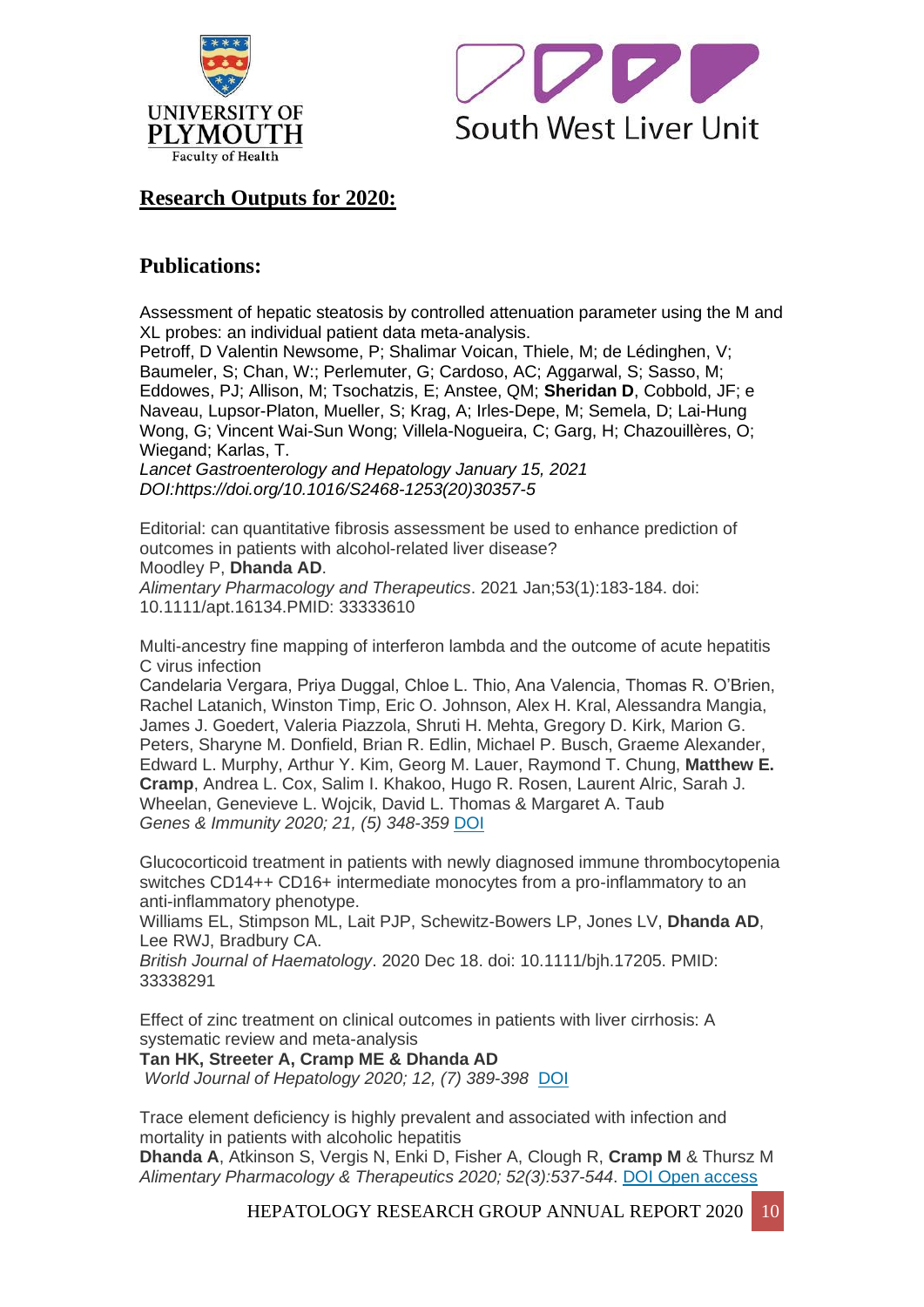



Adult liver transplantation: A UK clinical guideline - part 1: pre-operation Millson C, Considine A, **Cramp ME**, Holt A, Hubscher S, Hutchinson J, Jones K, Leithead J, Masson S & Menon K *Frontline Gastroenterology 2020;* 11, (*5) 375-384* , [DOI](about:blank)

Adult liver transplantation: UK clinical guideline - part 2: surgery and post-operation Millson C, Considine A, **Cramp ME**, Holt A, Hubscher S, Hutchinson J, Jones K, Leithead J, Masson S & Menon K *Frontline Gastroenterology 2020; 11, (5) 385-396 ,* [DOI](about:blank)

Applicability, safety, and biological activity of regulatory T cell therapy in liver transplantation Sánchez-Fueyo A, Whitehouse G, Grageda N, **Cramp ME**, Lim TY, Romano M, Thirkell S, Lowe K, Fry L & Heward J *American Journal of Transplantation 2020; 20, (4) 1125-1136* , [DOI](about:blank)

Sequential Cohort Analysis After Liver Transplantation Shows de Novo Extended Release Tacrolimus Is Safe, Efficacious, and Minimizes Renal Dysfunction Lim TY, McPhail MJ, Shah A, Mahgoub S, Nayagam J, **Cramp M**, Bernal W, Menon K, Jassem W, Joshi D , Heneghan MA, Agarwal K, Heaton ND, Suddle A, O'Grady JG, Aluvihare VR

*Transplantation Direct 2020; 6, (2) e528-e528 ,* [DOI](about:blank)

Characterisation of the Serum Metabolic Signature of Cholangiocarcinoma in a United Kingdom Cohort Alsaleh M, Leftley Z, Barbera TA, Koomson LK, Zabron A, Crossey MME, Reeves HL, **Cramp M**, Ryder S & Greer S *Journal of Clinical and Experimental Hepatology 2020;* 10, (1) 17-29 , [DOI](about:blank)

Unacceptable failures: the final report of the Lancet Commission into liver disease in the UK

Williams R, Aithal G, Alexander GJ, Allison M, Armstrong I, Aspinall R, Baker A, Batterham R, Brown K, Burton R, **Cramp ME** et al. *The Lancet 2020;* 395, (10219) 226-239 , [DOI](about:blank)

[Risk-adjusted survival in liver transplant patients assessed and managed by a non](about:blank)[transplanting centre: South West Liver Unit experience](about:blank) Norton BC, Srivastava A, Ramos K, Vine L, Taylor R, Aluvihare V, Heaton N, **Cramp ME.**

*Frontline Gastroenterol. 2020; 11(3): 202–208*

Oxidative stress in alcohol-related liver disease. **Tan HK, Yates E, Lilly K, Dhanda AD**. *World Journal of Hepatology*. 2020 Jul 27;12(7):332-349. doi: 10.4254/wjh.v12.i7.332.PMID: 32821333

High prevalence of hepatitis A in indigenous population in north Brazil. de Paula VS, Milagres FAP, Oliveira GM, Miguel JC, Cruz HM**, Scalioni LP**, Marques VA, Magalhães MAFM, Romão AR, Gracie R, Villar LM. *BMC Res Notes.* 2020 Sep 29;13(1):458. doi: 10.1186/s13104-020-05303-y.

HEPATOLOGY RESEARCH GROUP ANNUAL REPORT 2020 11